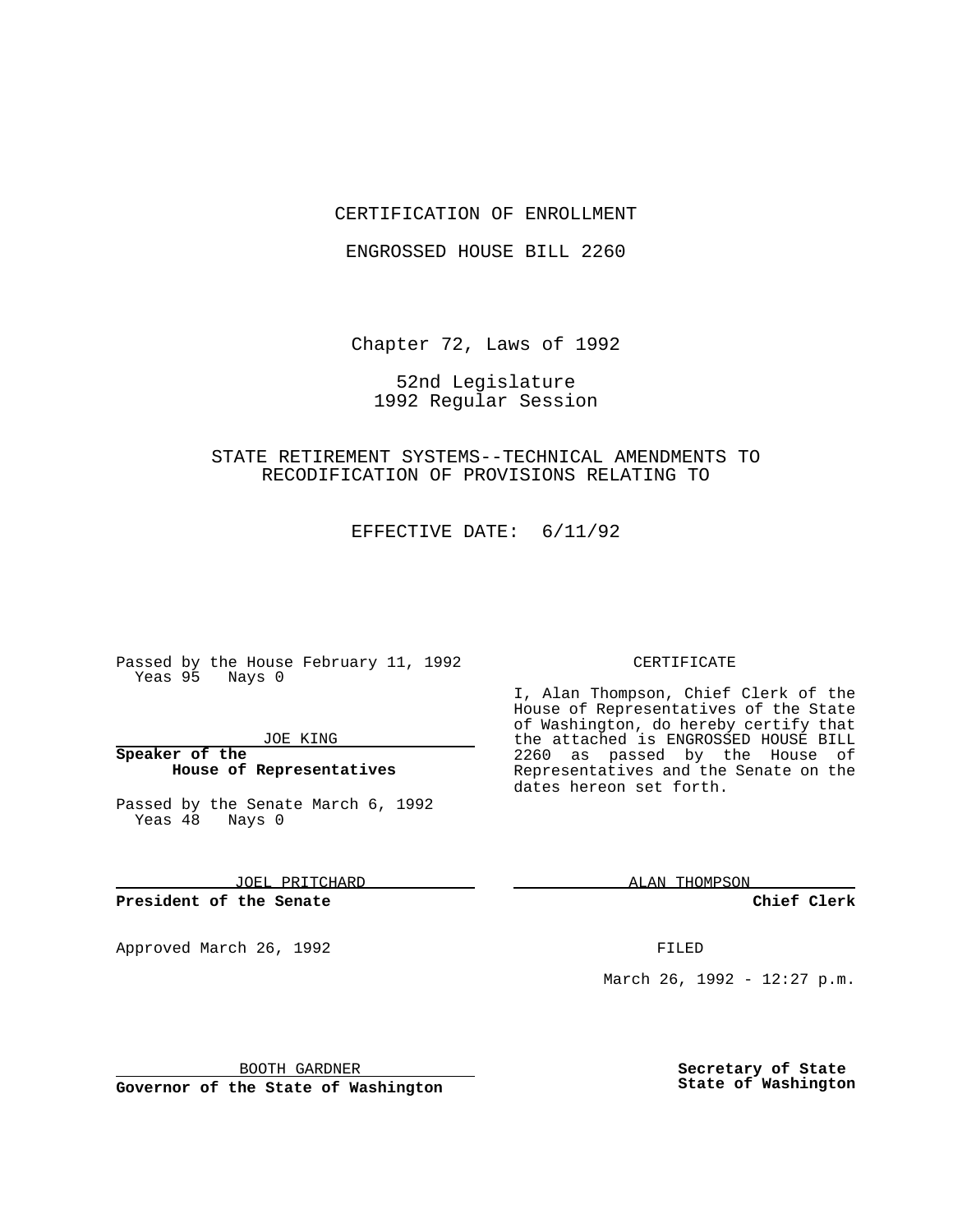# **ENGROSSED HOUSE BILL 2260** \_\_\_\_\_\_\_\_\_\_\_\_\_\_\_\_\_\_\_\_\_\_\_\_\_\_\_\_\_\_\_\_\_\_\_\_\_\_\_\_\_\_\_\_\_\_\_

\_\_\_\_\_\_\_\_\_\_\_\_\_\_\_\_\_\_\_\_\_\_\_\_\_\_\_\_\_\_\_\_\_\_\_\_\_\_\_\_\_\_\_\_\_\_\_

Passed Legislature - 1992 Regular Session

# **State of Washington 52nd Legislature 1992 Regular Session**

**By** Representatives Spanel, McLean, Hine, Wineberry, D. Sommers and Wynne; by request of Joint Committee on Pension Policy

Prefiled 12/30/91. Read first time 01/13/92. Referred to Committee on Appropriations.

 AN ACT Relating to making technical corrections to chapter 35, Laws of 1991; amending RCW 41.26.005, 41.26.075, 41.32.005, 41.32.215, 41.32.755, 41.40.005, 41.40.145, and 41.50.210; reenacting RCW 41.32.310; adding a new section to chapter 41.26 RCW; creating a new section; recodifying RCW 41.26.058, 41.26.052, and 41.26.054; and repealing RCW 41.26.405, 41.32.610, 41.32.620, 41.32.630, 41.32.700, and 41.40.605.

8 BE IT ENACTED BY THE LEGISLATURE OF THE STATE OF WASHINGTON:

9 NEW SECTION. **Sec. 1.** (1) The recodification of retirement 10 provisions adopted by the code reviser pursuant to the directives of 11 chapter 35, Laws of 1991, is hereby ratified.

12 (2) The code reviser shall correct all statutory references to 13 sections recodified pursuant to chapter 35, Laws of 1991.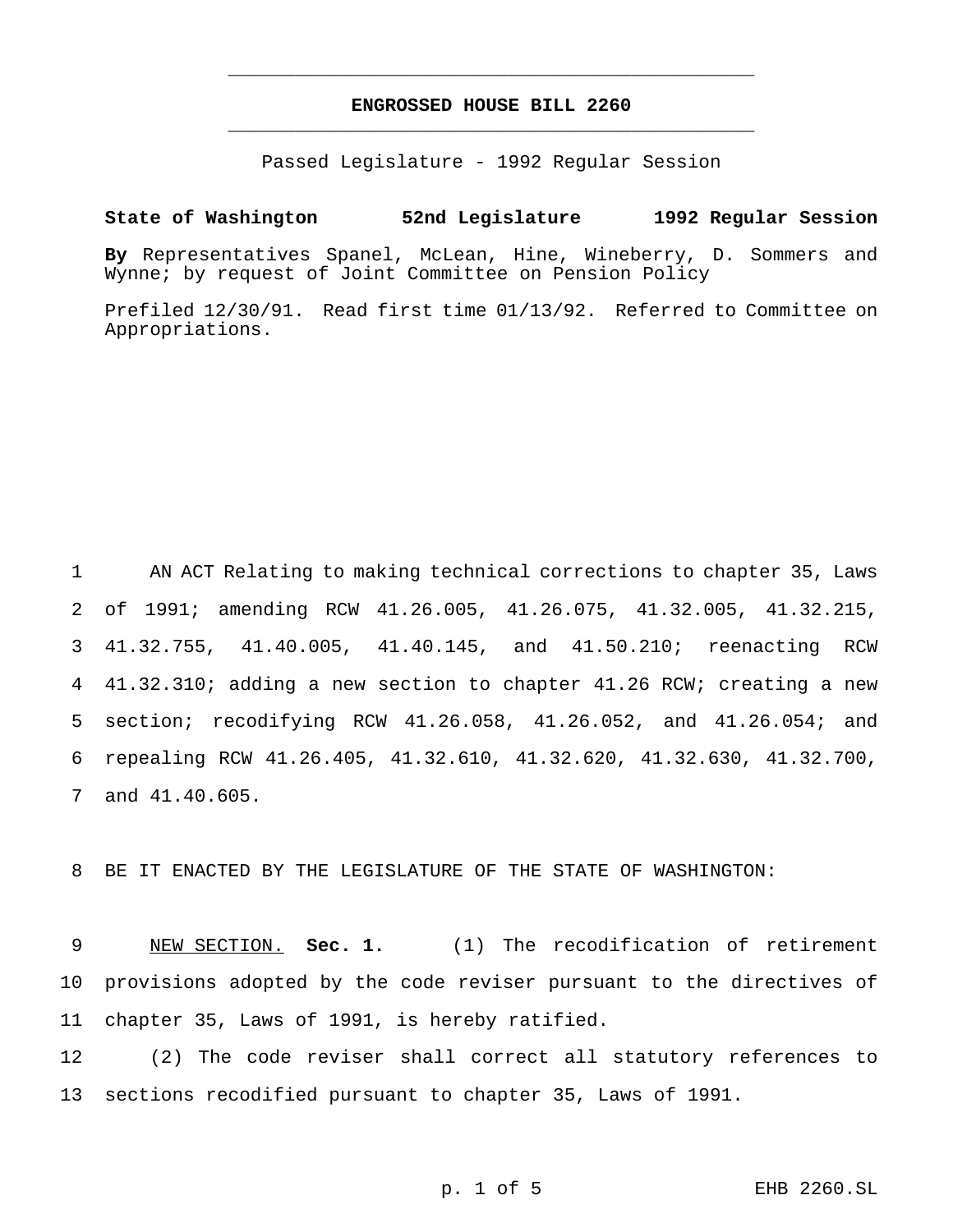1 **Sec. 2.** RCW 41.26.005 and 1991 c 35 s 12 are each amended to read 2 as follows:

3 ((The provisions of the following sections of this chapter)) RCW 4 41.26.010 through 41.26.062 shall apply to members of plan I and plan 5 II((<del>: RCW 41.26.010; 41.26.020; 41.26.030; 41.26.035; 41.26.040;</del> 6 41.26.043; 41.26.045; 41.26.046; 41.26.047; 41.26.210; 41.26.220; 7  $41.26.230; 41.26.280;$  and  $41.26.300)$ .

8 **Sec. 3.** RCW 41.26.075 and 1991 c 35 s 101 are each amended to read 9 as follows:

10 ((<del>The provisions of the following sections of this subchapter</del>)) <u>RCW</u>  $41.26.080$  through  $41.26.3903$  shall apply only to members of plan I((÷ RCW 41.26.080; 41.26.090; 41.26.100; 41.26.110; 41.26.115; 41.26.120; 41.26.125; 41.26.130; 41.26.135; 41.26.140; 41.26.150; 41.26.160; 41.26.170; 41.26.180; 41.26.190; 41.26.200; 41.26.240; 41.26.250;  $41.26.260$ ;  $41.26.270$ ;  $41.26.900$ ;  $41.26.910$ ; and  $41.26.920)$ ).

16 **Sec. 4.** RCW 41.32.005 and 1991 c 35 s 30 are each amended to read 17 as follows:

18 ((<del>(1) The provisions of the following sections of this chapter</del>)) 19 RCW 41.32.010 through 41.32.067 shall apply to members of plan I and 20 plan II((<del>: RCW 41.32.010; 41.32.011; 41.32.020; 41.32.160; 41.32.242;</del> 21  $41.32.460; 41.32.580; 41.32.670; 41.32.850; and 41.32.013)$ .

22 **Sec. 5.** RCW 41.32.215 and 1991 c 35 s 103 are each amended to read 23 as follows:

24 ((The provisions of the following sections of this subchapter)) RCW 25  $41.32.240$  through  $41.32.575$  shall apply only to members of plan I( $($ : 26 RCW 41.32.240; 41.32.260; 41.32.270; 41.32.300; 41.32.330; 41.32.340; 27 41.32.350; 41.32.360; 41.32.366; 41.32.380; 41.32.390; 41.32.470; EHB 2260.SL p. 2 of 5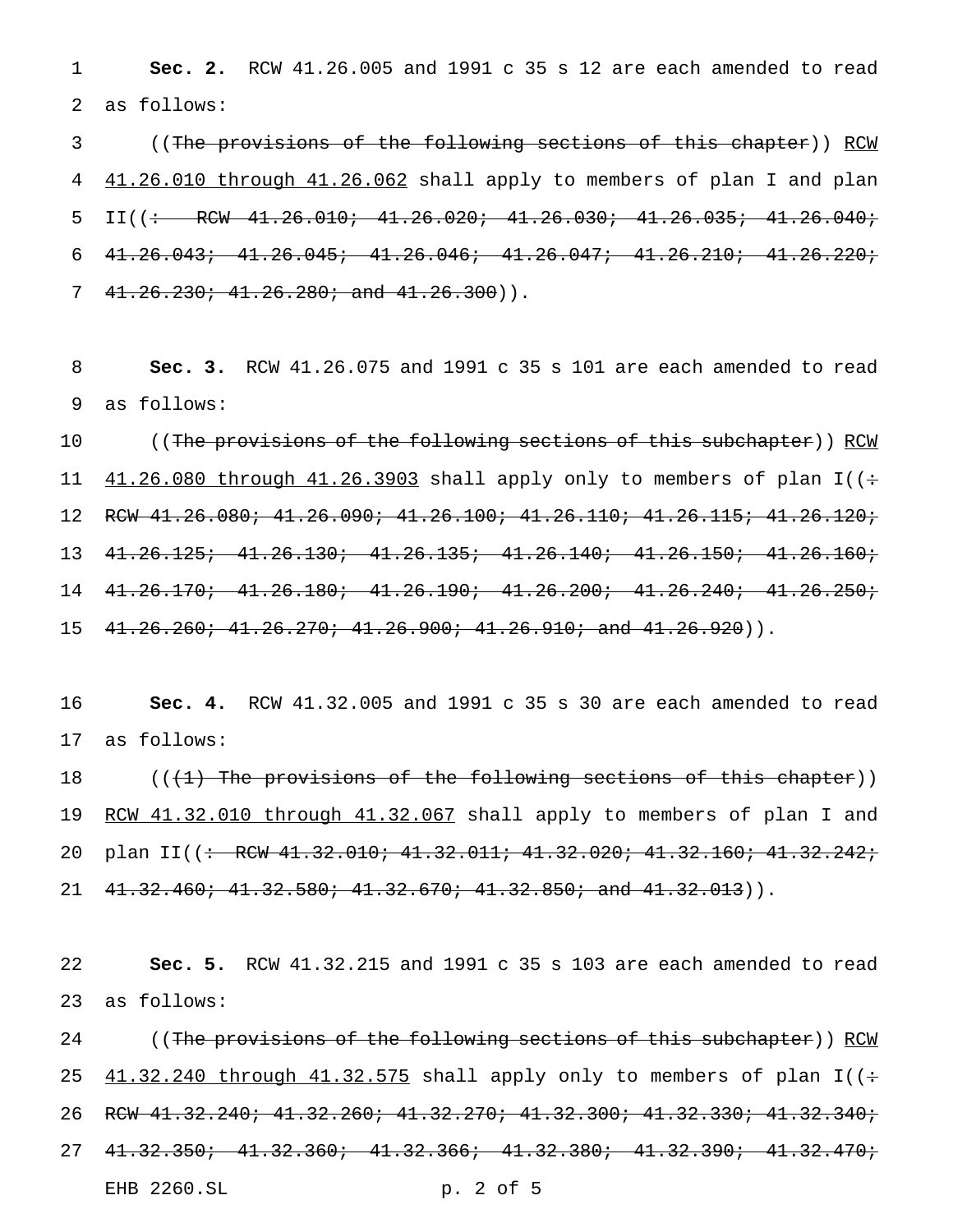41.32.480; 41.32.485; 41.32.487; 41.32.488; 41.32.4931; 41.32.4945; 41.32.497; 41.32.498; 41.32.499; 41.32.500; 41.32.510; 41.32.520; 41.32.522; 41.32.523; 41.32.530; 41.32.540; 41.32.550; 41.32.570; and  $4\overline{1.32.575})$ .

 **Sec. 6.** RCW 41.32.310 and 1991 c 35 s 43 are each reenacted to read as follows:

 (1) Any member desiring to establish credit for services previously rendered, must present proof and make the necessary payments on or before June 30 of the fifth school year of membership. Payments covering all types of membership service credit must be made in a lump sum when due, or in annual installments. The first annual installment of at least twenty percent of the amount due must be paid before the above deadline date, and the final payment must be made by June 30th of the fourth school year following that in which the first installment was made. The amount of payment and the interest thereon, whether lump sum or installments, shall be made by a method and in an amount established by the department.

 (2) A member who had the opportunity under chapter 41.32 RCW prior to July 1, 1969, to establish credit for active United States military service or credit for professional preparation and failed to do so shall be permitted to establish additional credit within the provisions of RCW 41.32.260 and 41.32.330. A member who was not permitted to establish credit pursuant to section 2, chapter 32, Laws of 1973 2nd ex. sess., for Washington teaching service previously rendered, must present proof and make the necessary payment to establish such credit as membership service credit. Payment for such credit must be made in a lump sum on or before June 30, 1974. Any member desiring to establish credit under the provisions of this 1969 amendment must present proof and make the necessary payment before June 30, 1974; or,

p. 3 of 5 EHB 2260.SL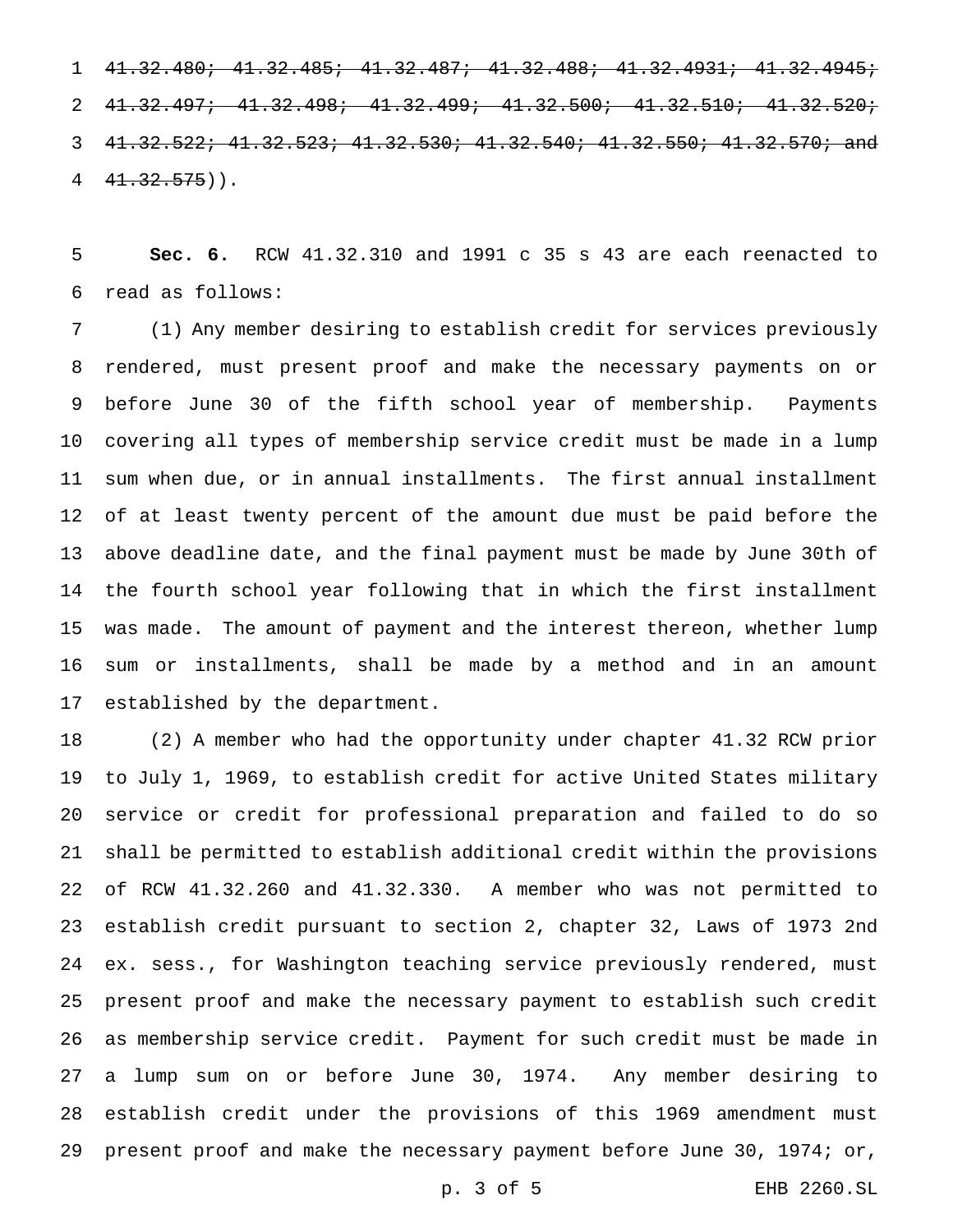if not employed on the effective date of this amendment, before June 30th of the fifth school year upon returning to public school employment in this state.

 **Sec. 7.** RCW 41.32.755 and 1977 ex.s. c 293 s 2 are each amended to read as follows:

6 RCW 41.32.760 through 41.32.825 shall apply only to ((those persons 7 who are initially employed by an employer on or after October 1, 1977)) 8 plan II members.

 **Sec. 8.** RCW 41.40.005 and 1991 c 35 s 69 are each amended to read as follows:

11 ((The provisions of the following sections of this chapter)) RCW 12 41.40.010 through 41.40.112 shall apply to members of plan I and plan 13 II((<del>: RCW 41.40.010; 41.40.020; 41.40.123; 41.40.130; 41.40.165;</del> 41.40.223; 41.40.340; 41.40.361; 41.40.370; 41.40.380; 41.40.400; 41.40.403; 41.40.410; 41.40.412; 41.40.414; 41.40.420; 41.40.440; 16  $41.40.450; 41.40.530; 41.40.540; 41.40.542; 41.40.800; and 41.40.810)$ .

 **Sec. 9.** RCW 41.40.145 and 1991 c 35 s 105 are each amended to read as follows:

19 ((The provisions of the following sections of this subchapter)) RCW  $41.40.150$  through  $41.40.363$  shall apply only to members of plan I((: RCW 41.40.150; 41.40.160; 41.40.170; 41.40.180; 41.40.185; 41.40.188; 41.40.190; 41.40.193; 41.40.195; 41.40.198; 41.40.1981; 41.40.200; 41.40.210; 41.40.220; 41.40.230; 41.40.235; 41.40.250; 41.40.260; 41.40.270; 41.40.280; 41.40.300; 41.40.310; 41.40.320; 41.40.325;  $41.40.330$ ; and  $41.40.363$ ).